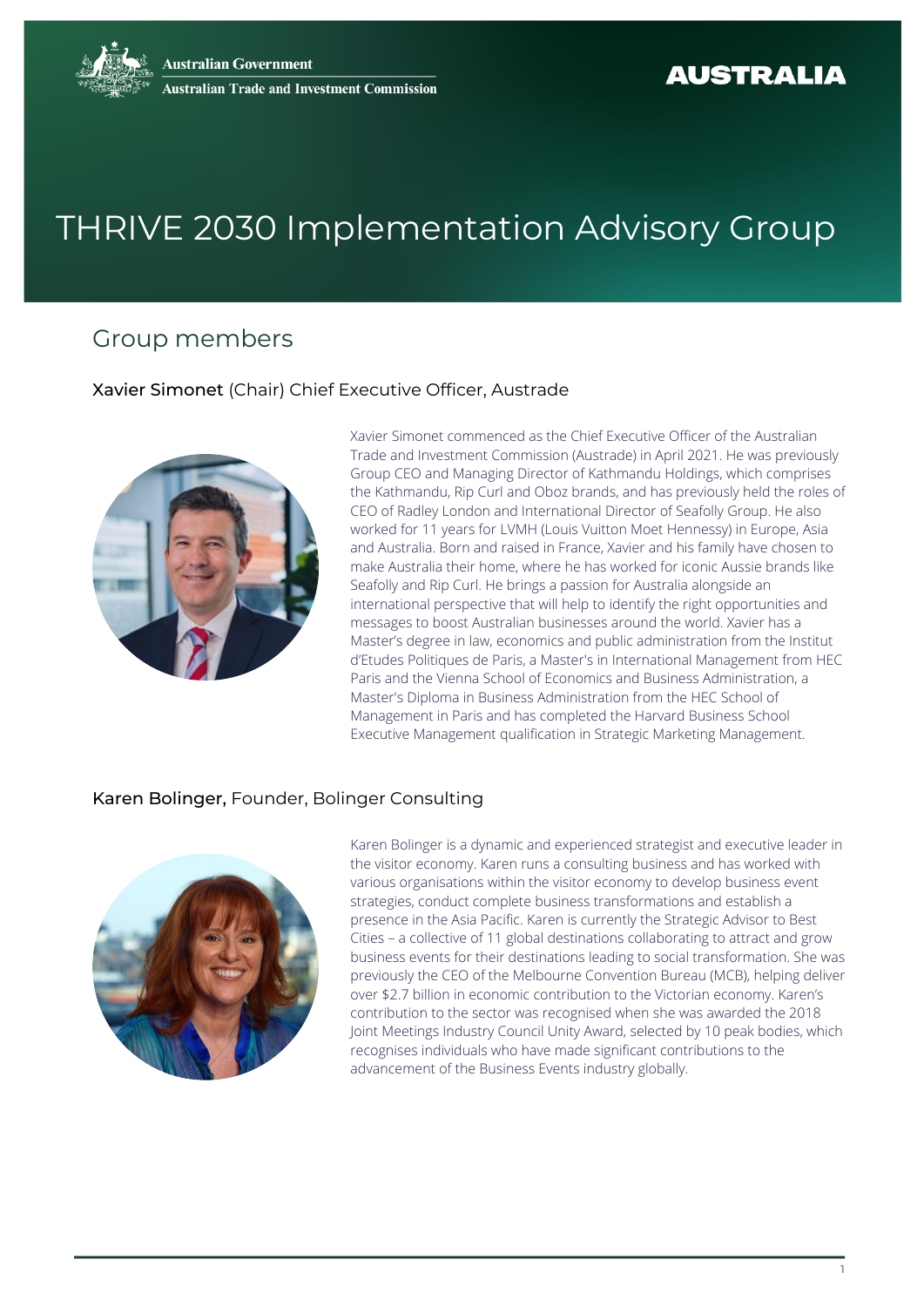# Sarina Bratton AM, Chairman Asia Pacific and Special Advisor to Executive, PONANT



Widely regarded as a visionary businesswoman and entrepreneur, Sarina was made a Member of the Order of Australia (AM) in 2014 for her "significant service to tourism, particularly the cruise ship industry, and in business," - the only Australian ever recognised in this way for their contribution to the international cruise industry. As a former VP APAC for Cunard Line, founder of CLIA Australasia (formerly ICCA Australasia) and founder and MD of Orion Expedition Cruises (2003-2013), Sarina has wide-ranging experience in the APAC region. Since late 2013 when French luxury expedition operator PONANT flagged its intention to internationalise their business and product, Sarina was appointed as Special Advisor and Chairman Asia Pacific to oversee the strategy and spearhead the aggressive development in APAC. Sarina has been recognised with various awards - Veuve Clicquot Business Woman of the Year, E&Y Entrepreneur of the Year (NSW), Australian Travel Innovators Award, Centenary Medal in 2003 for her business leadership contributions and in 2000 was entered into the Business Woman's Hall of Fame. Sarina is also a Fellow of the Australian Institute of Company Directors.

#### Matthew Cameron-Smith, CEO, Voyages Indigenous Tourism Australia



Matthew Cameron-Smith commenced as CEO of Voyages in August 2020. Matthew has an extensive and highly successful background in national and international tourism, joining Voyages from The Travel Corporation, where he spent almost 10 years leading the Trafalgar Guided Holidays brand as well as his most recent position as Global CEO of AAT Kings. His prior experience has included roles with Tourism Australia - promoting the country in the UK and Europe markets, global roles with Rydges Hotels & Resorts, South Bank Parklands and Dreamworld. Matthew is a director of Ultimate Winery Experiences of Australia, the Anangu Community Foundation and was recently appointed to the Torrens University of Australia Hospitality Industry Advisory Board comprising both Blue Mountains International Hotel Management School and William Blue College of Hospitality Management. He was previously a director of the Council of Australian Tour Operators. Matthew holds an Associate Diploma in Human Resource Development and a Master's degree in Business Administration and Management.

#### Tony Coppins, Managing Director, Kangaroo Island Ocean Safari and member of the National Indigenous Tourism Advisory Group



Tony Coppins has been involved in the tourism industry for over 30 years. Tony and his wife, Sandy, own and operate Kangaroo Island Ocean Safari, a marine tourism business offering swim with dolphins, seals and coastal tours, as well as Kangaroo Island Safari, a bus transport service. Kangaroo Island Ocean Safari has recently been inducted into the Tourism Hall of Fame in South Australia. Tony also manages the Kangaroo Island Visitor Information Centre, providing an essential information service to visitors to the island. He is the managing director of Visitor Information Zone (VIZ) which is a proximity digital market platform that sends user-controlled content to smart devices through WiFi. Tony also currently sits on the National Indigenous Tourism Advisory Group and is the Chair of Kangaroo Island Tourism.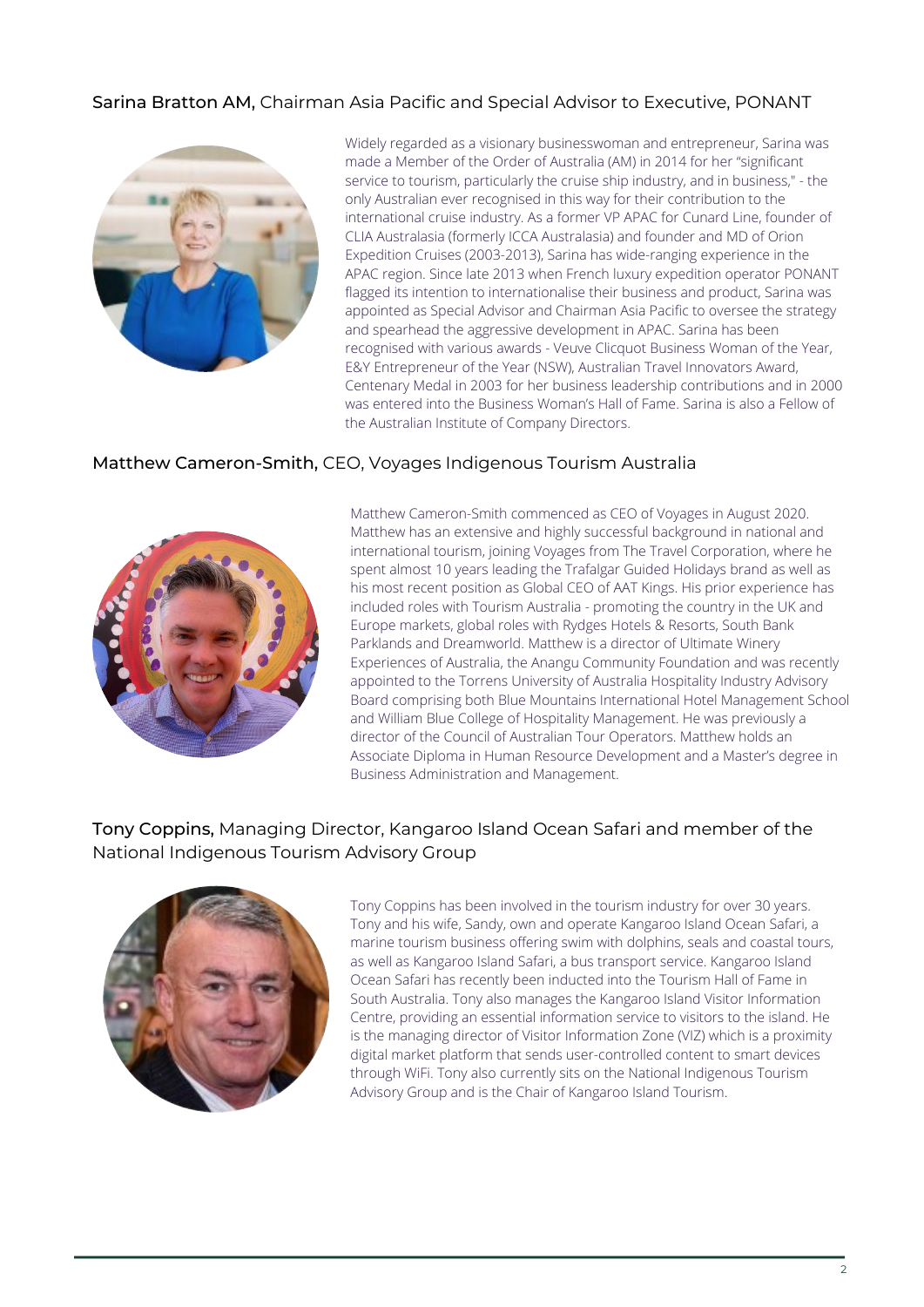#### Rodney Harrex, Chief Executive, South Australian Tourism Commission *State and Territory Government Representative*



Rodney is committed to driving South Australia's visitor economy to the ambitious \$12.8 billion by 2030. He successfully led the SATC to achieving a record high \$8.1 billion visitor economy in early 2020 – achieved 12 months earlier than projected. Rodney is focused on continuing to grow the visitor economy by implementing innovative marketing programs that engage consumers and running events to drive visitation, enhancing South Australia's positioning as a diverse and attractive place to visit. Under his direction, South Australia has established unprecedented growth - and set even bolder targets for the next decade through the SA Visitor Economy Sector Plan 2030 – despite the recent challenges of COVID-19 and bushfires. During this period, the SATC has won the right to host many world-class events, conferences and exhibitions, and is considered a leader in this field. Prior to his role at the SATC, Rodney was General Manager, UK and Northern Europe for Tourism Australia.

#### Phillipa Harrison (Ex-officio member) Managing Director, Tourism Australia



Phillipa Harrison joined Tourism Australia in February 2017 to head up the organisation's international operations for Asia, the Americas, Europe and New Zealand as well as Global Distribution and Partnerships. In this role Phillipa oversaw Tourism Australia's network of international offices spanning 12 countries as well as managing airline relationships and distribution channels, working in partnership with the industry to grow the inbound market for Australian tourism. In September 2019, Phillipa was promoted to Managing Director. Prior to joining Tourism Australia, Philippa spent six years working for Hamilton Island Enterprises and before that held a variety of senior sales, marketing and product roles at Viator Systems (Sydney), Base Group (Sydney), STA Travel (London), Contiki Holidays (London), and Trailfinders (London).

#### Tim Horan AM, Managing Director, River & Mercantile Asset Management



Tim is an experienced non-executive director with involvement on a range of government and non-for-profit boards. Tim was a Tourism and Events Queensland Board member from 2009 to 2012 where he played a significant role in developing and implementing an events strategy for Events Queensland. His career has also seen him head the Sports and Entertainment business in Private and Premium Banking for Westpac Banking Corporation until 2018 . Tim is also an ambassador for the Modified Rugby Program (MRP) that provides modified games of rugby for boys and girls with learning and perceptual difficulties. He was made a Member of the Order of Australia in 2009 and inducted into the Sport Australia Hall of Fame in 2010.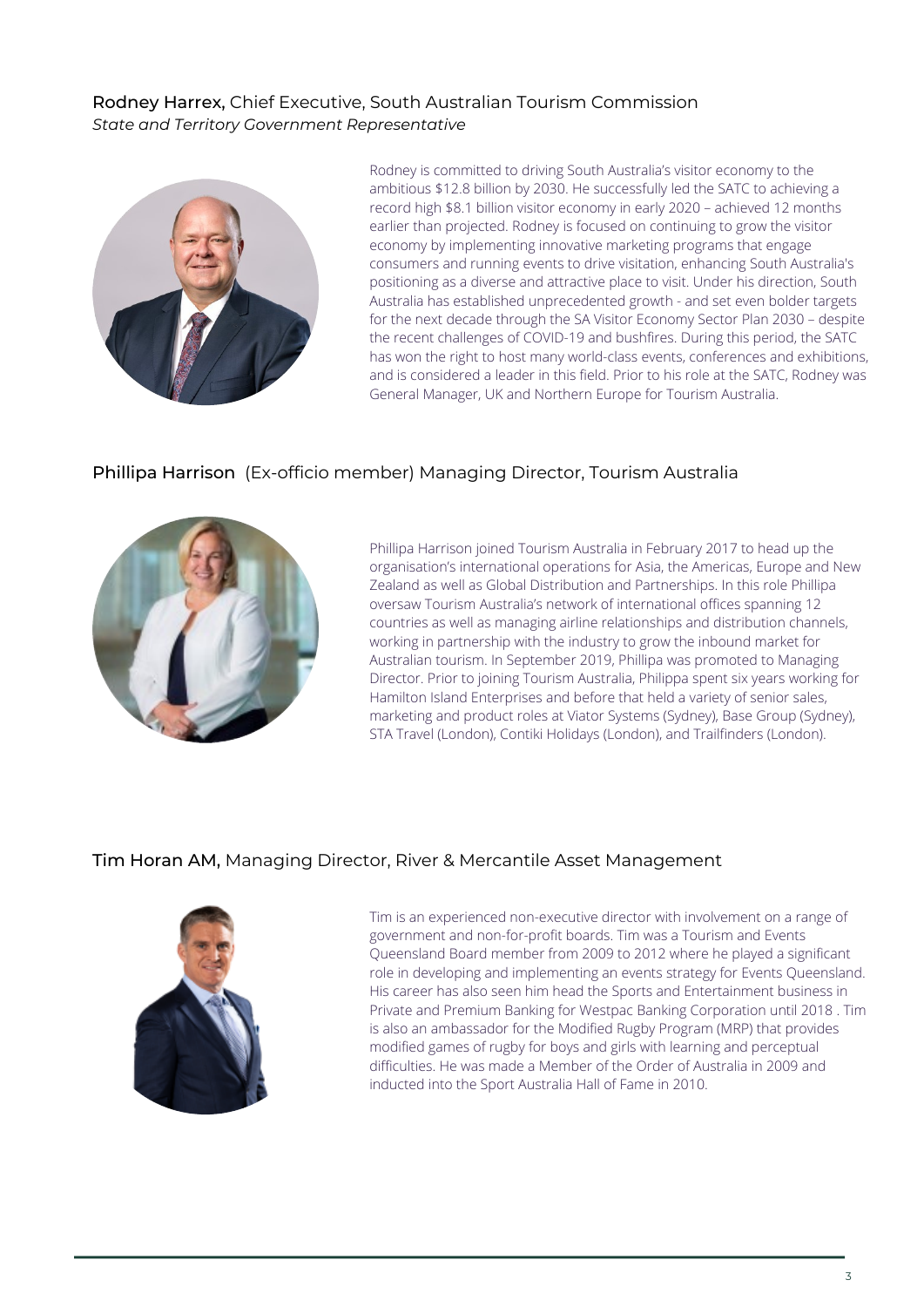# Rob Pennicott, Managing Director, Pennicott Wilderness Journeys



Robert is the owner of the multi award winning Pennicott Wilderness Journeys, which he founded in 1999. Today the business operates six signature experiences in Tasmania and one in Victoria, including: Bruny Island Cruises, Tasman Island Cruises, Iron Pot Cruises, Tasmanian Seafood Seduction, Bruny Island Traveller, Wineglass Bay Cruises and Wilsons Promontory Cruises. Pennicott Wilderness Journeys has a fleet of 17 state-of-the-art vessels and 14 buses, employs more than 100 staff and hosts over 110,000 visitors annually. Rob passionately promotes the importance of sustainable and regenerative tourism. A port of each ticket sold goes to the Pennicott Foundation, to fund important philanthropic activities. Previous projects include eradicating feral cats from Tasman Island and rats from Big Green Island. Pennicott Wilderness Journeys is 100% carbon offset and an Advanced Ecotourism Certified operator. Pennicott Wilderness Journeys has won 12 Australian Tourism Awards, one Victorian Tourism Award and 29 Tasmanian Tourism Awards including being inducted into the Australian Tourism Awards Hall of Fame for Ecotourism and Sustainable tourism. Robert has also been recognised as an Australian Tourism Legend.

#### Laura Ruffles, Executive Director and Global COO, Corporate Travel Management



Laura has significant local, regional, and global travel industry experience. Laura's responsibilities include optimising sales performance, service delivery, client satisfaction, employee retention and profitability to achieve the company's business goals globally. Her strengths include managing leadership performance, strategy and business planning, sales and client management, process engineering and optimisation. In December 2015, Laura was appointed to the CTM Board as an Executive Director. Laura is also an active member of IATA's Global Travel Executive Committee (GTEC), is a Director of Australian Federation of Travel Agents (AFTA) is a Graduate of the Australian Institute of Company Directors and holds an MBA from the Australian Institute of Business. Laura is passionate about the travel industry and particularly advocates for women in business and leadership roles fostering a culture of equal career opportunities. Originally from the UK, Laura has called Australia home for 16 years where she resides in Sydney with her husband and 4 children.